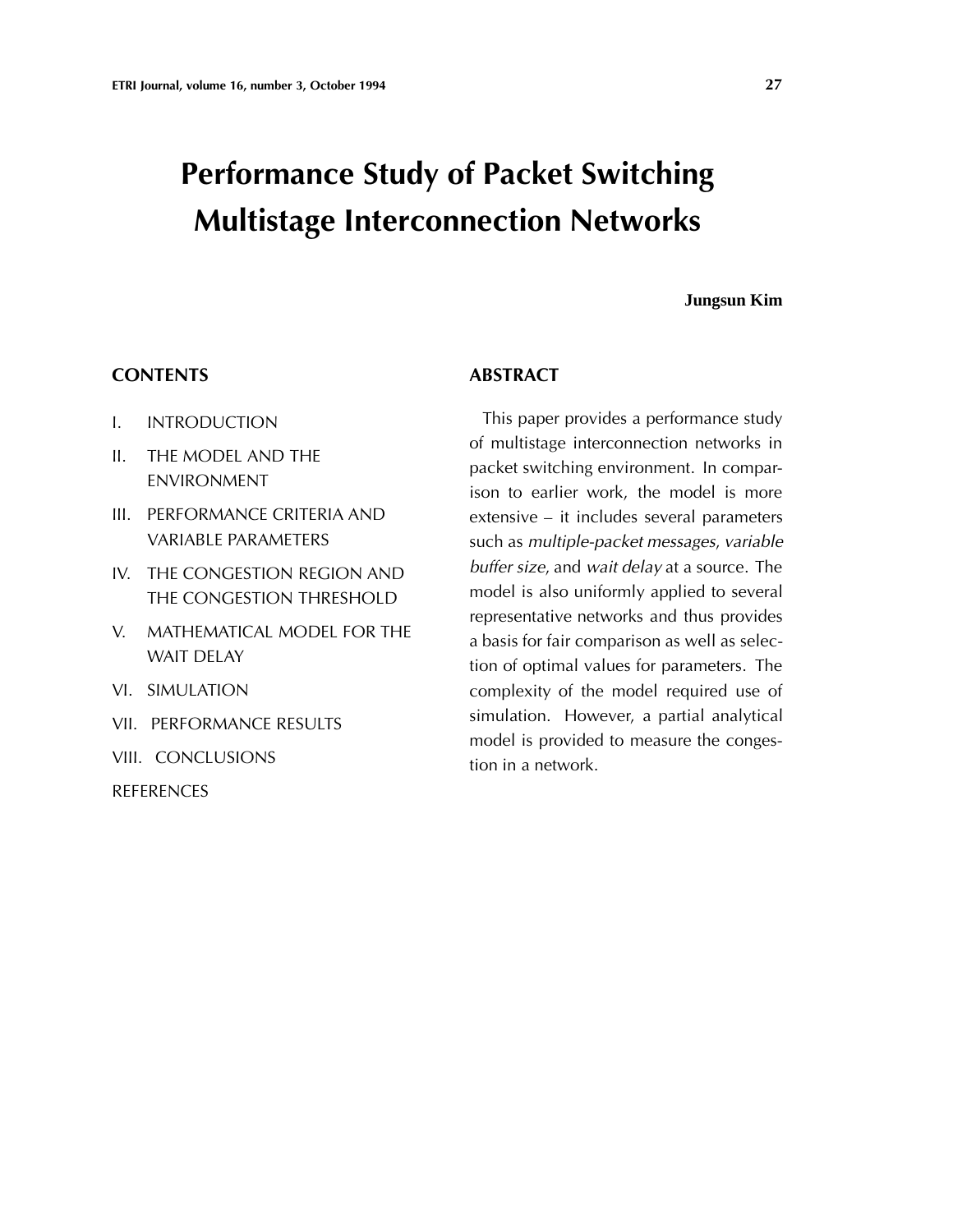## **I. INTRODUCTION**

Multistage interconnection networks (MINs) are used in multiprocessing systems to provide cost-effective, high-bandwidth communication between processors and/or memory modules. A MIN normally connects *N* inputs (sources) to *N* outputs (destinations) and is referred to as an  $N \times N$  MIN. The parameter *N* is called the size of the network. There are several different multistage interconnection networks proposed and studied in the literature, including Delta network [1], Binary n-cube network [2], Omega network [3], Gamma network [4], Kappa network [5], Multipath network with cross link [6], etc.

The networks can be unbuffered or buffered. In unbuffered networks with circuit switching, physical path must be established before the actual data transfer. Buffered networks with packet switching are more flexible in that packets are routed through the network without establishing a physical path.

Patel [1] analyzed the performance of unbuffered Delta networks in terms of the probability of acceptance (*PA*) of requests. Dias and Jump [7] extended Patel's analysis to buffered Delta networks. The measures of merit used for their analysis were the *average delay* of a packet and the *throughput* of a network. But their assumption that requests which are blocked in the course of routing are lost is unrealistic. Moreover, each message was assumed to consist of a single packet, which is not the case when message size is larger than

the packet size. Davis and Siegel [8] extended the analysis of buffered Delta networks to include the use of multiple-packet messages, assuming a buffer size of four packets. Davis and Siegel's work is restricted to Delta networks. Recently, Yoon et al. [9] provided a study of buffered multipath MINs. However, their model does not consider multi-packet messages. Our research integrates the various aspects studied separately in [8], [9]. In addition, we introduce a refined metric called *wait delay* and the notion of *congestion-region* to provide a better understanding of the performance results.

We provide a comprehensive study to serve several purposes which include analyzing the performance impact of various parameters, optimal choices for network parameters, and the comparison of different networks. The results of our analysis provide a basis for better designs of interconnection networks by offering optimal choices for parameters like buffer size.

An analytical model is provided to measure the *wait delay* which is the time lost by a packet at the network source because of the unavailability of an empty buffer at the input stage of the network. The analytical model can determine the degree of traffic congestion inside a network without having to actually measure individual packet delays.

The simulation model and the operating environment are described in Section II. Section III describes the performance criteria and input parameters. Section IV explains the con-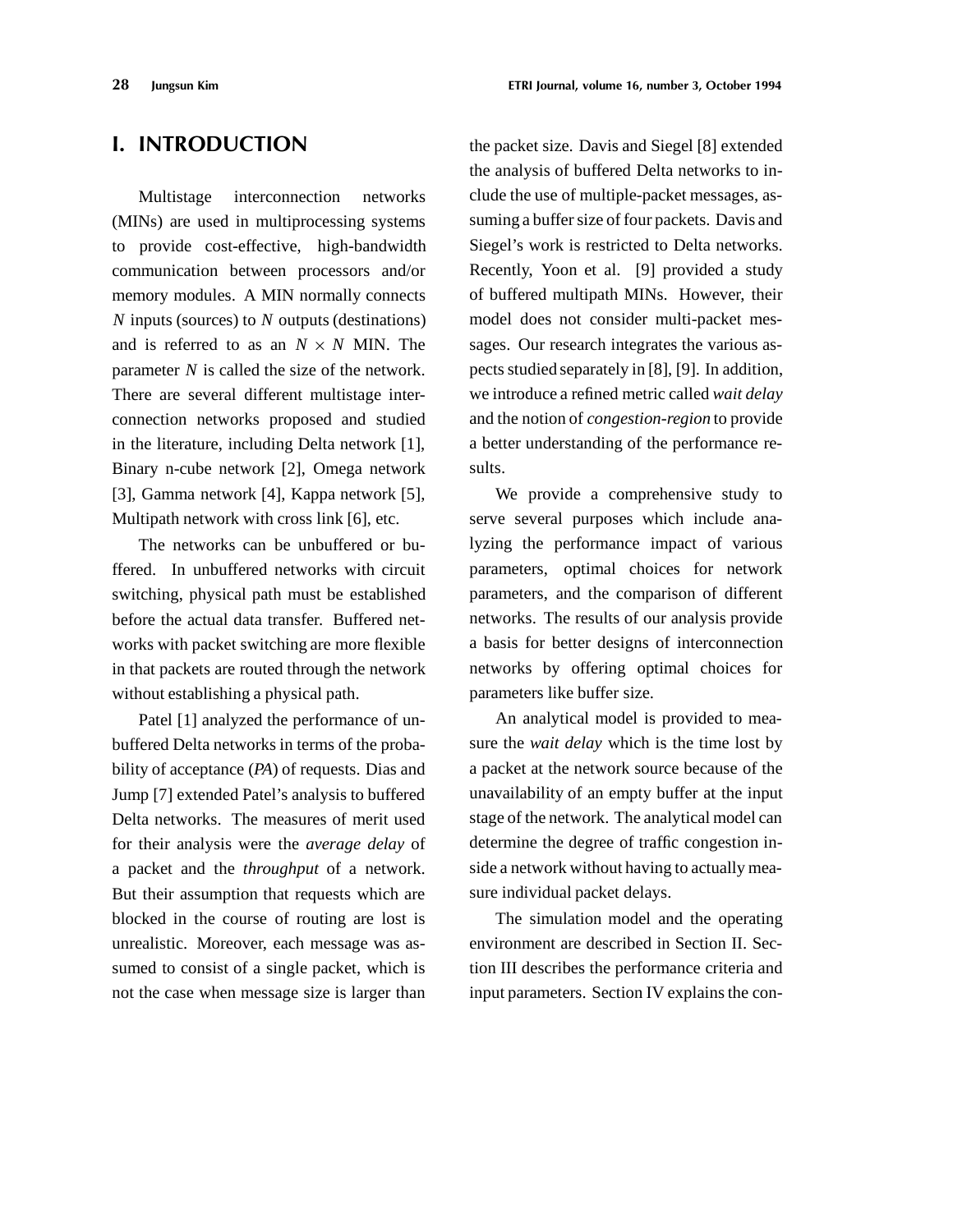| <i>Network</i>                    | <b>Control Strategy</b>                  |  |  |
|-----------------------------------|------------------------------------------|--|--|
| Delta                             | Destination Tag Algorithm                |  |  |
| Gamma                             | <b>Unrestricted Routing</b>              |  |  |
| Kappa                             | Fault-tolerant Destination Tag Algorithm |  |  |
| Multipath network with cross link | H-route                                  |  |  |

**Table 1.** Buffered MINs and their control strategies.

cept of congestion. The wait delay is described in detail in Section V. Section VI gives a brief description of the simulator. Simulation results are presented and discussed in Section VII and Section VIII provides the concluding remarks.

## **II. THE MODEL AND THE ENVIRONMENT**

A packet switching multiprocessing system can be organized as a *tightly coupled* system in which the network sources are processors and the network destinations are memory modules, or as a *loosely coupled* system in which the sources and the destinations are the same processors, each with its own local memory. Our analysis is applicable to both types of system organizations.

In a packet switching system, a message is divided into fixed sized packets which are normally of the same size as the network's path width. We assume that bounded buffers (fixed sized, first-in first-out queues) are placed in

front of all input ports of each switching element (SE). The size of a buffer refers to the maximum number of packets that it can hold. A packet may experience *blocking* either because of a network conflict, i.e., other packets compete for the same output link of an SE or because of a full buffer at the next stage.

We analyze and compare four representative buffered MINs in Table 1. The networks are illustratedin Fig.1. The details of these networks can be found in [1], [5], [6], [10].

A timing parameter has to be selected to model the operation of a packet switching network. We will use the timing parameter *packet cycle time*  $(\tau)$  as introduced by Davis and Siegel [8]. It is defined as the time required by a packet to pass from the head of an SE's input buffer to the input buffer of an SE at the next stage. The packet cycle time will be the unit of time and we will often refer to it as the *network*  $cycle.$  The *packet offset time*  $(\alpha)$  represents the time interval between the generation of successive packets. This time interval is the amount of time for a network source to form a com-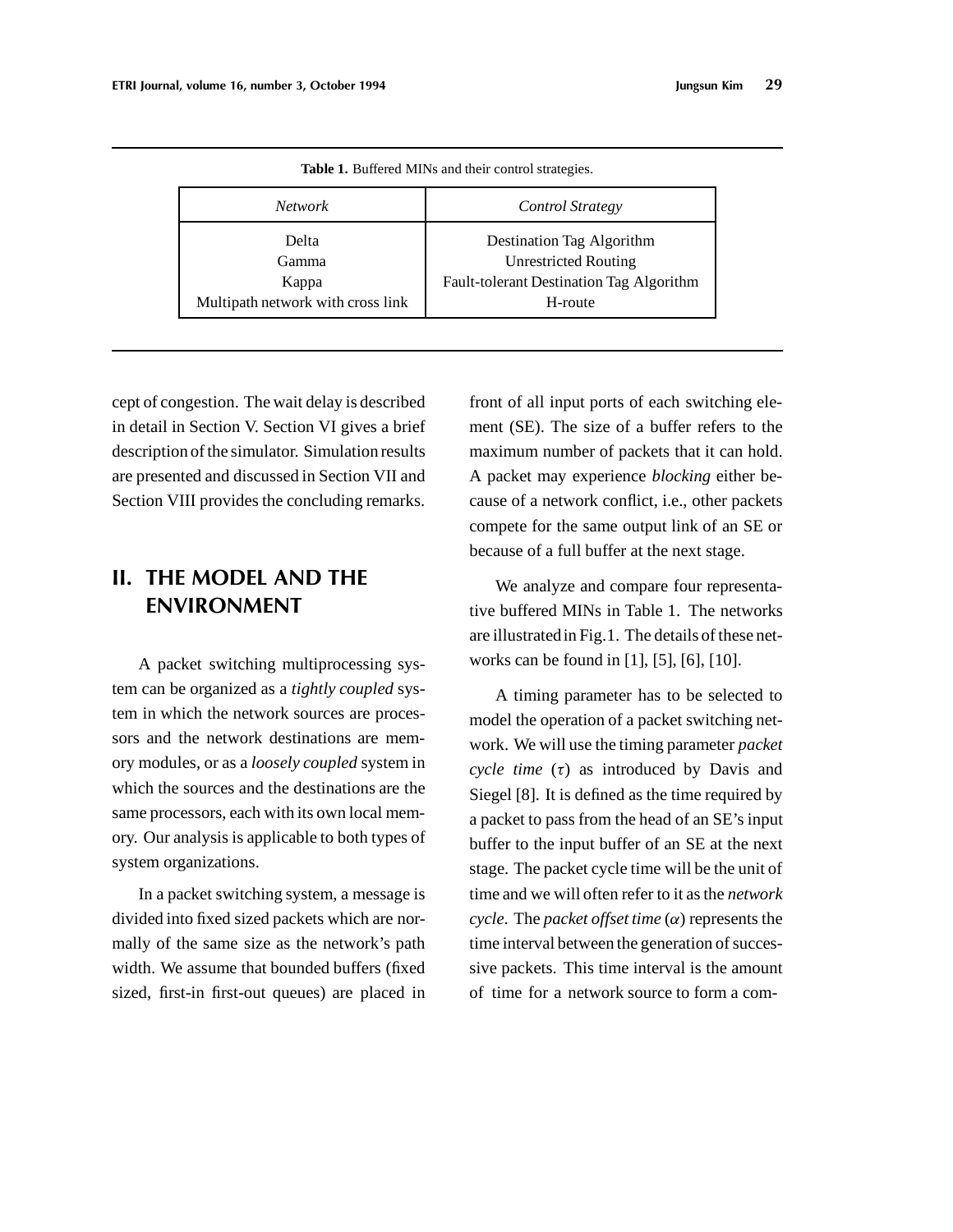

Fig. 1. Four representative MINs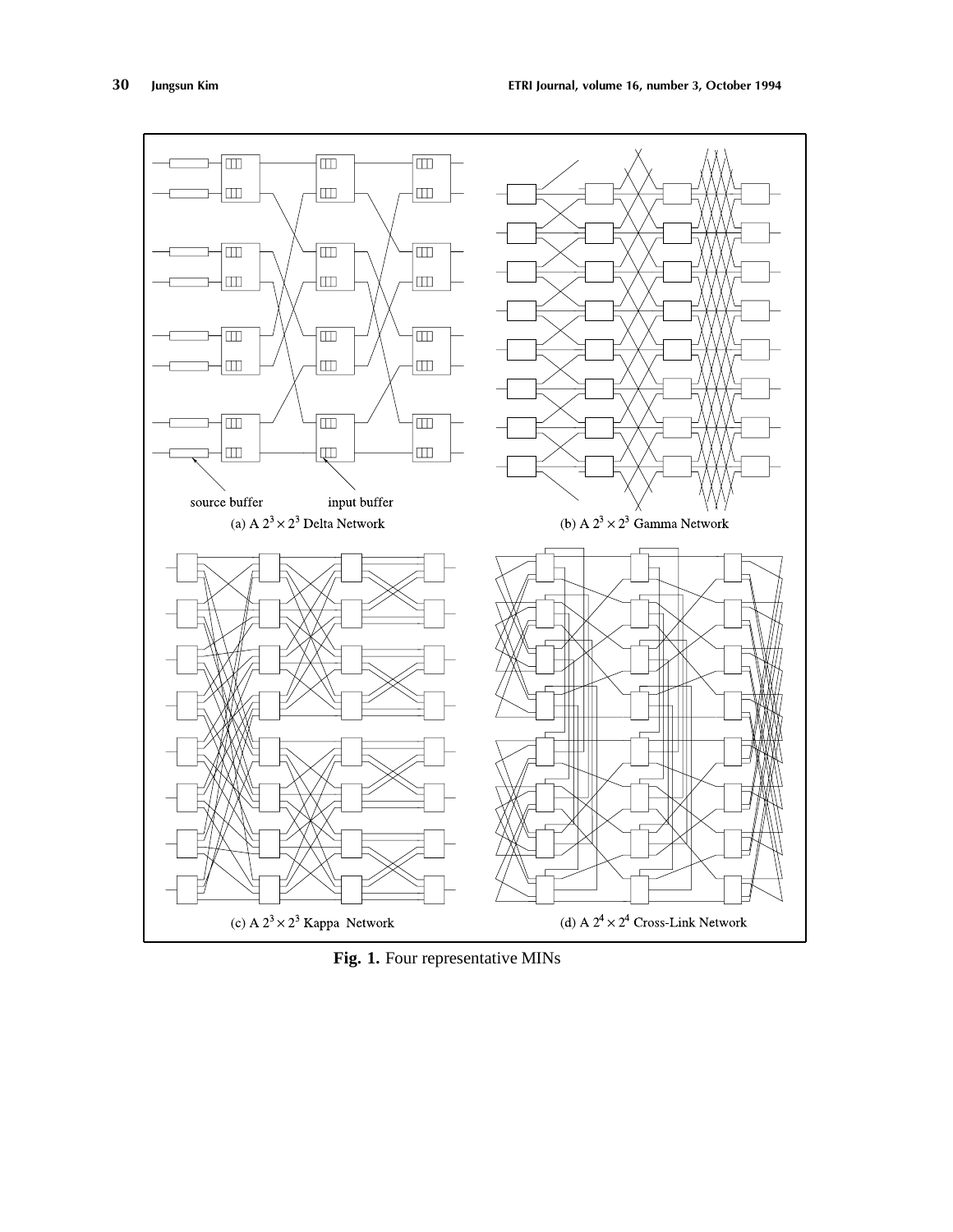plete packet and place it in the *source buffer*. A source buffer of size one is assumed to be associated with each network source. A representative packet switching network, an  $8 \times 8$  Delta network, is shown in Fig.1 (a). The packet offset is assumed to be a multiple of a packet cycle time as in [8].

Each network source is in one of the three possible states: *idle*, *busy* or *waiting*. When a packet is being generated, the source is in the *busy state*. If the packet offset time  $\alpha$  is  $k\tau$ , then the source is busy during *k* network cycles. A source is in the *waiting state* if it is waiting for the source buffer to be available. When a source is neither busy nor waiting, it is said to be in the *idle state*. The *loading factor*  $\lambda$  is defined as the probability that a network source will generate a new message given that it is in the idle state. When a packet is blocked at the source because of a full buffer at the input stage, the source suspends generation of successive packets and enters the waiting state. A blocked packet is considered to be delayed at the source for a number of cycles until a buffer space at the input stage becomes available and the packet can be forwarded.

The networks are assumed to operate under the following conditions:

- 1. Packets submitted to the network input ports contain both the data to be transferred and the routing tag.
- 2. Each source generates messages and submits them to the network with a loading factor of one, i.e., the assumption of

maximum load for the worst case analysis.

- 3. Packets are removed from the network as soon as they reach a network output port, i.e., destinations are not a bottleneck of the network operation.
- 4. Each source generates messages independent of all other sources.
- 5. The messages are uniformly distributed across all the destinations.
- 6. The network operation is synchronous. The submission and the removal of packets to and from the network and the movement of packets from stage to stage occur at each network cycle.
- 7. The network is fault-free.
- 8. Any one of the conflicting requests is equally likely to be chosen for transfer in an SE. This implies that the conflict resolution policy is random and fair. The exception is the cross link network [6], where requests coming via the cross-link have higher priority in order to prevent infinite looping between the two SEs that form a loop.

# **III. PERFORMANCE CRITERIA AND VARIABLE PARAMETERS**

To evaluate the performance of several packet switching MINs, we will use the following metrics. Let *T* be a relatively large time divided into v time intervals  $(t_i, t_{i+1}]$ . Let  $n(i)$ .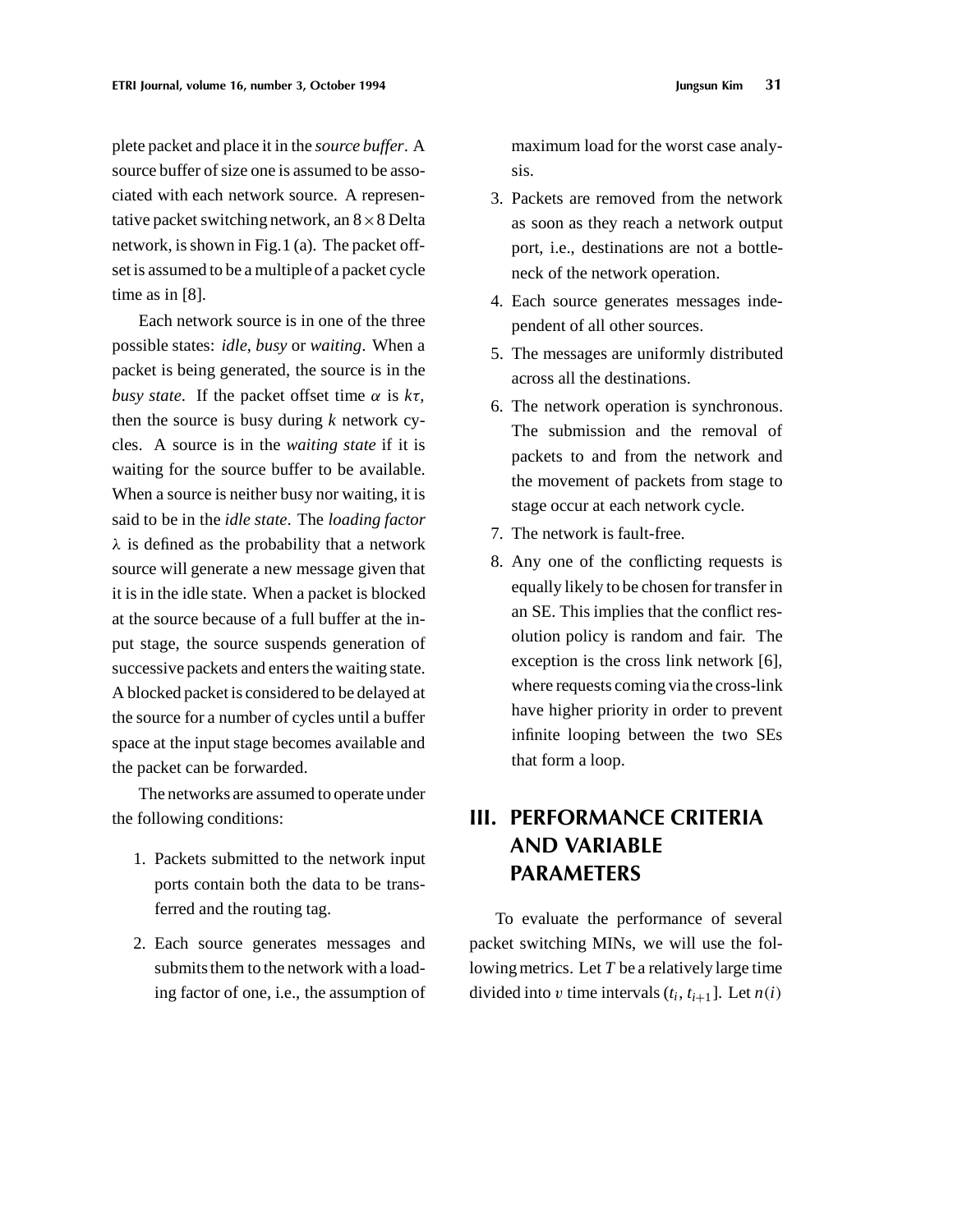denote the number of packets accepted by destinations during the time interval  $(t_i, t_{i+1})$ .

1. *Average throughput*  $(TP)$  is the average number of packets that reach their destinations per network cycle. This metric is also referred to as the *bandwidth* of the network. Formally, *TP* can be expressed by

$$
TP = \lim_{v \to \infty} \frac{\sum_{i=1}^{v} n(i)}{v}.
$$

2. *Normalized throughput* (NTP) is the ratio of the average throughput *TP* to network size *N*.

$$
NTP = \frac{TP}{N}.
$$

3. *Average packet delay* (APD) is the average time a packet requires to pass through the network after it is generated by a network source. Formally, *APD* can be defined as

$$
APD = \lim_{T \to \infty} \frac{\sum_{i=1}^{N(T)} T(i)}{N(T)}
$$

where  $N(T)$  denotes the total number of packets accepted in time  $T$  and the  $T(i)$ represents the delay for the *i th* packet. We consider  $T(i) = t_w(i) + t_{tr}(i)$ , where  $t_w(i)$  (*wait delay*) denotes the time lost by the *i th* packet waiting for the availability of an empty buffer at the input stage of the network. The second term  $t_{tr}(i)$  denotes the time spent by the  $i^{th}$ packet after it is submitted to the network, i.e., the total time which includes the queueing delay plus the transmission delay at each stage of the network.

- 4. *Normalized packet delay* (NPD) is the ratio of the *APD* to the minimum packet delay which is simply the transmission time. The minimum packet delay of a *k*stage network is just  $k\tau$ , where  $\tau$  is the network cycle.
- 5. *Average message delay*  $(AMD)$  is the average time that elapses between the generation of the first packet and the delivery of the last packet of a message.
- 6. *Normalized message Delay* .*NMD*/ is the *AMD* normalized by the minimum message delay. The minimum message delay of an *m*-packet message is  $[k +$  $(m-1)$ ] $\tau$  for a network with *k* stages.

The following parameters affect the delay and the throughput of packet switching networks.

- *buffer size*  $(\beta)$ : maximum number of packets that an input buffer of an SE can hold. The range for  $\beta$  is assumed to be  $1, \ldots, 8.$
- *message size (m):* the number of packets comprising a message. The range is assumed to be 1, 2, 4, 8, 16.
- *packet offset*  $(\alpha)$ : time required to generate a packet. The range is assumed to be  $1, \ldots, 15$ .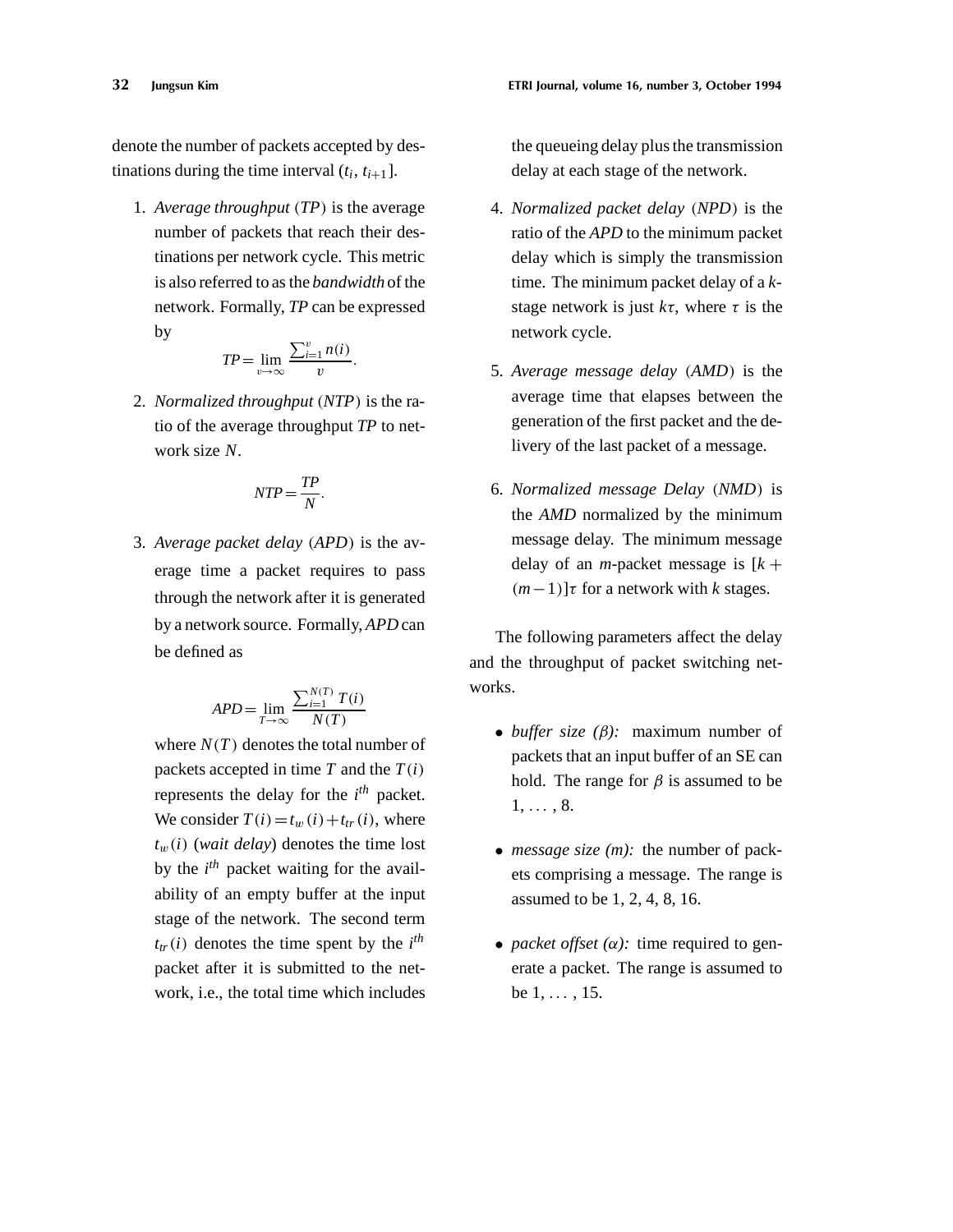• *loading factor*  $(\lambda)$ : probability of generation of a new message given that a source is in the idle state.

In addition, for the the Gamma and the Kappa networks, we also study the effect of multiplexer SEs at the output stage.

# **IV. THE CONGESTION REGION AND THE CONGESTION THRESHOLD**

To facilitate the understanding of the behavior of buffered networks, we introduce the concept of congestion which can also be found in [11]. Networks with bounded buffers may function in one of two operating regions. One is *congestion region* where sources experience non-zero wait delay  $t_w$ . The other is *noncongestion region* where  $t_w = 0$ . The boundary between the two regions is called the *congestion threshold*. The operating region of the network depends on the buffer size and the packet offset time. Thus we can represent the congestion threshold as the pair  $CTR(x, y)$  where *x* is a packet offset and *y* is a buffer size and the combination results in a congestion threshold. Our results show that for a given buffer size, it is always possible to operate below the congestion threshold by increasing the packet offset time. But it may not be possible to operate below the congestion threshold by increasing buffer size when the packet offset is one. A network will be called *heavily loaded*, if the

packet offset time is one.

# **V. MATHEMATICAL MODEL FOR THE WAIT DELAY**

In this section, we present an analytical model for the wait delay. As defined in Section II, let  $\lambda$  be the probability that a network source generates a *new message* in a given network cycle, given that the source is in the idle state. A packet switching MIN with bounded buffers can be thought of as a queueing system as shown in Fig. 2. The blocking probability of a request depends on the loading factor  $\lambda$ , message size  $m$  and packet offset  $\alpha$ . To find the wait delay  $t_w$  per packet, we define  $\lambda_p$  as the probability that a network source generates a *packet* in a given network cycle. Since the average time between message generations is given by

$$
\alpha m + \sum_{i=1}^{\infty} i(1-\lambda)^{i} \lambda = \alpha m + \frac{1-\lambda}{\lambda}, \qquad (1)
$$

we get,

$$
\lambda_p = \frac{1}{\alpha m + \frac{1 - \lambda}{\lambda}} \cdot m
$$

$$
= \frac{\lambda m}{\alpha m \lambda + (1 - \lambda)}.
$$
 (2)

$$
\lambda_p = Load \rightarrow \text{Queueing} \rightarrow \lambda_p \cdot (1 - P_B) = NPT
$$
  

$$
\lambda_p \cdot P_B \rightarrow \text{System}
$$

**Fig. 2.** A MIN thought as a blocking queue.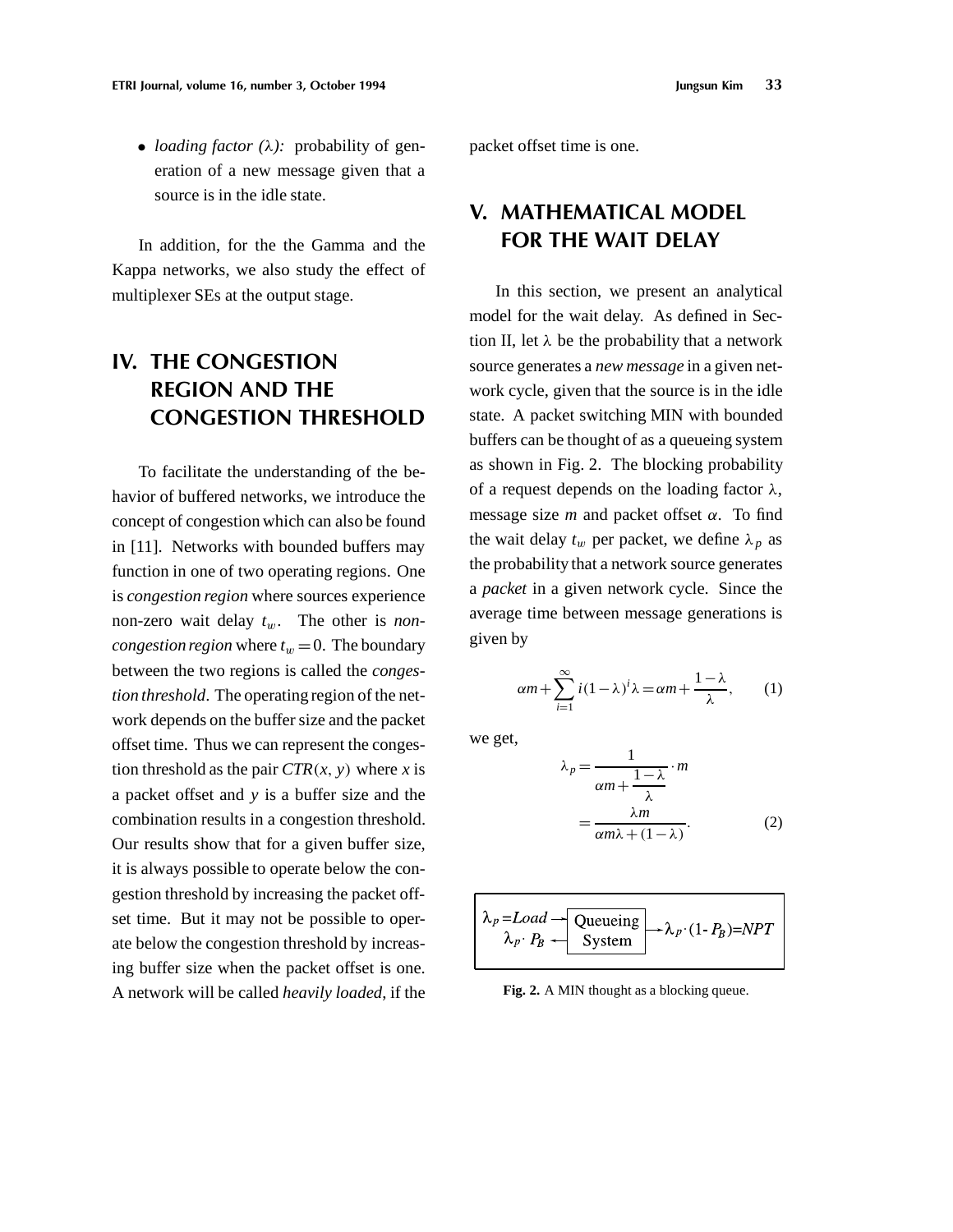A packet generated by a source gets blocked if the buffer at the input stage is full. Let  $P_B$  denote the steady-state probability that a packet is blocked by the network. Then the packet submission rate becomes  $N\lambda_p(1-P_B)$ where *N* is the number of network sources. But this must be the same as the throughput *TP* as discussed in [11]. Thus

$$
N \cdot \lambda_p \cdot (1 - P_B) = TP.
$$
 (3)

This reduces to

$$
\lambda_p \cdot (1 - P_B) = NTP \tag{4}
$$

where *NTP* is normalized throughput. *NTP* decreases with  $\lambda_p$  because of the reduced network loading. Since we assume maximum loading  $\lambda = 1$ , (2) implies  $\lambda_p$  is simply  $1/\alpha$ and thus it is independent of the message size. Thus (4) becomes

$$
\frac{1}{\alpha} \cdot (1 - P_B) = NTP.
$$
 (5)

As  $\alpha$  increases, network load is reduced and there comes a point where  $P_B$  becomes zero and  $NTP = 1/\alpha$ . No network source experiences wait delay  $t_w$  beyond this value of ˛. This is the point that we defined as the *congestion threshold* for a given buffer size. For a given buffer size  $\beta$ , let  $\alpha_{TR}$  denote the minimum value of packet offset  $(\alpha)$  which results in  $NTP = 1/\alpha$ , then the congestion threshold is represented by  $CTR(\alpha_{TR}, \beta)^1$ . Since we are

interested in the wait delay  $t_w$ , we will consider only the case where the network operates in the congestion region ( $\alpha < \alpha_{TR}$ ). *P<sub>B</sub>* can be obtained from (5),

$$
P_B = 1 - \alpha \cdot NTP. \tag{6}
$$

With no limit on the number of resubmissions of blocked packets, the average wait time for the successful transmission of a packet through the network is given by

$$
t_w = \frac{1}{\lambda_p} \cdot \sum_{i=1}^{\infty} i(1 - P_B) P_B^i
$$
 (7)

$$
=\frac{P_B}{1-P_B}\alpha.\tag{8}
$$

Each term in the summation of (7) indicates that a packet is rejected (blocked) *i* times before it is accepted by a network at the *i th* resubmission. The probability of being received without blocking on the  $i^{th}$  resubmission is  $(1 - P_B)$ .

The wait delay can also be derived in another way. Since the steady-state ensures (5),  $P_B$  can still be obtained from (6). Then

$$
t_w = \frac{packet \ cycles \ wasted \ because}{total \ number \ of \ packets \ accepted} \tag{9}
$$
  
by the network in time interval T

$$
=\frac{T - T/\alpha (1 - P_B)(\alpha)}{T/\alpha (1 - P_B)}
$$
(10)

$$
=\frac{TP_B}{T/\alpha(1-P_B)}\tag{11}
$$

$$
=\frac{P_B}{1-P_B}\alpha.\tag{12}
$$

buffer size for a given packet offset  $\alpha$ . Then the  $\beta_{TR}$  is the minimum buffer size which results in  $t_w = 0$ .

 $1$ In contrast, a congestion threshold can be represented by  $CTR(\alpha, \beta_{TR})$  if it is obtained by increasing a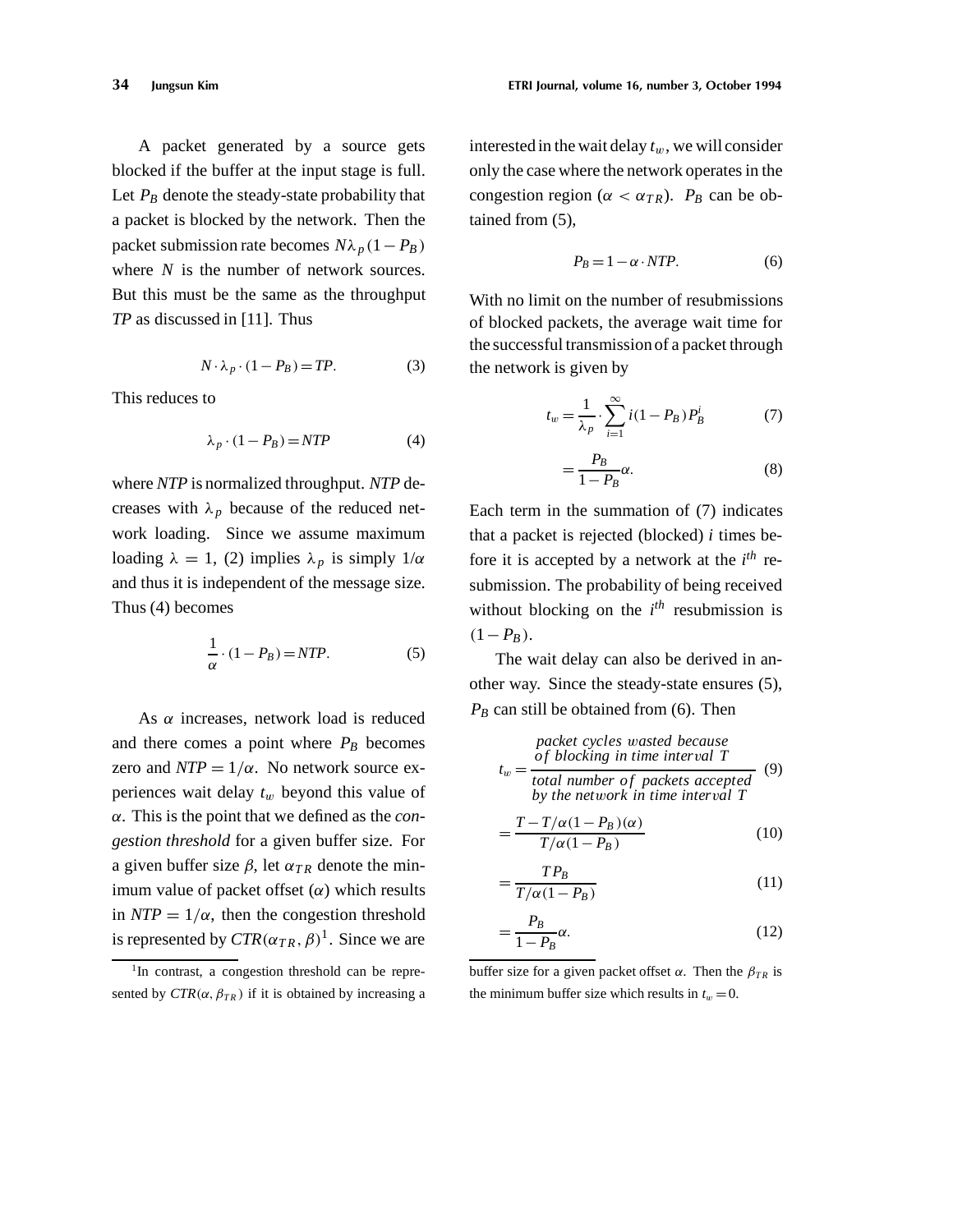Equation (12) is identical to (8).

In our simulation, the wait delay  $t_w$  and the congestion threshold  $\alpha_{TR}$  will be extensively used. In the following section, we use our analytical model for the wait delay, once  $P_B$  is determined by simulation.

## **VI. SIMULATION**

The performance evaluation of MINs is normally based on analytical model and simulation studies. Multiple-packet messages increase the complexity of the analytical model, making it difficult to get analytical solutions. The complexity of the analysis for multiplepacket messages results from dependencies among the packets comprising a message because they are sent to the same destination. We have developed a general purpose simulator to measure the delay and the throughput of a MIN. The results for networks of size 32 are reported in this paper.

Each simulation cycle corresponds to a network cycle. The number of simulation runs was adjusted so as to insure that the simulated network had reached a *steady-state* operating condition. Each simulation was run for 2000 cycles. Tests indicate that extending the run time had little effect on the simulation results. Lastly, each simulation was repeated five times and results were averaged in order to reduce the statistical variations. Detailed and comprehensive simulation results can be found in [12].

Validityof the analytical model for the wait

delay  $t_w$  was tested by comparing the analytical results with simulation which were found to be in close agreement (within 1 %). Where our results overlap the work done by others, our results agree with the earlier works [7], [8], [13].

## **VII. PERFORMANCE RESULTS**

The performance results are discussed to show the effects of varying the different parameters, to find the optimal choices for parameters, and finally to compare different networks.

#### **1. Packet Offset Effect**

Representative plots for the normalized packet delay (*NPD*), the normalized message delay ( $NMD$ ) and the wait delay  $t_w$  as a function of packet offset time  $\alpha$  are shown in Figs. 3 and 4. As the packet offset increases the *NPD* decreases and approaches some minimum value. The minimum occurs after the congestion threshold  $CTR(\alpha_{TR}, \beta)$  independent of the message size and the network type. As the packet offset increases, the load on the network diminishes and the traffic through the network decreases, thus reducing the delay  $t_w$ and time  $t_{tr}$ . The congestion threshold,  $\alpha_{TR}$ , is indicated by the point where  $t_w$  becomes zero. The *NMD* initially decreases as the packet offset increases. However, the message delay increases after its minimum value at  $\alpha_{TR}$  because the increased packet offset dominates the over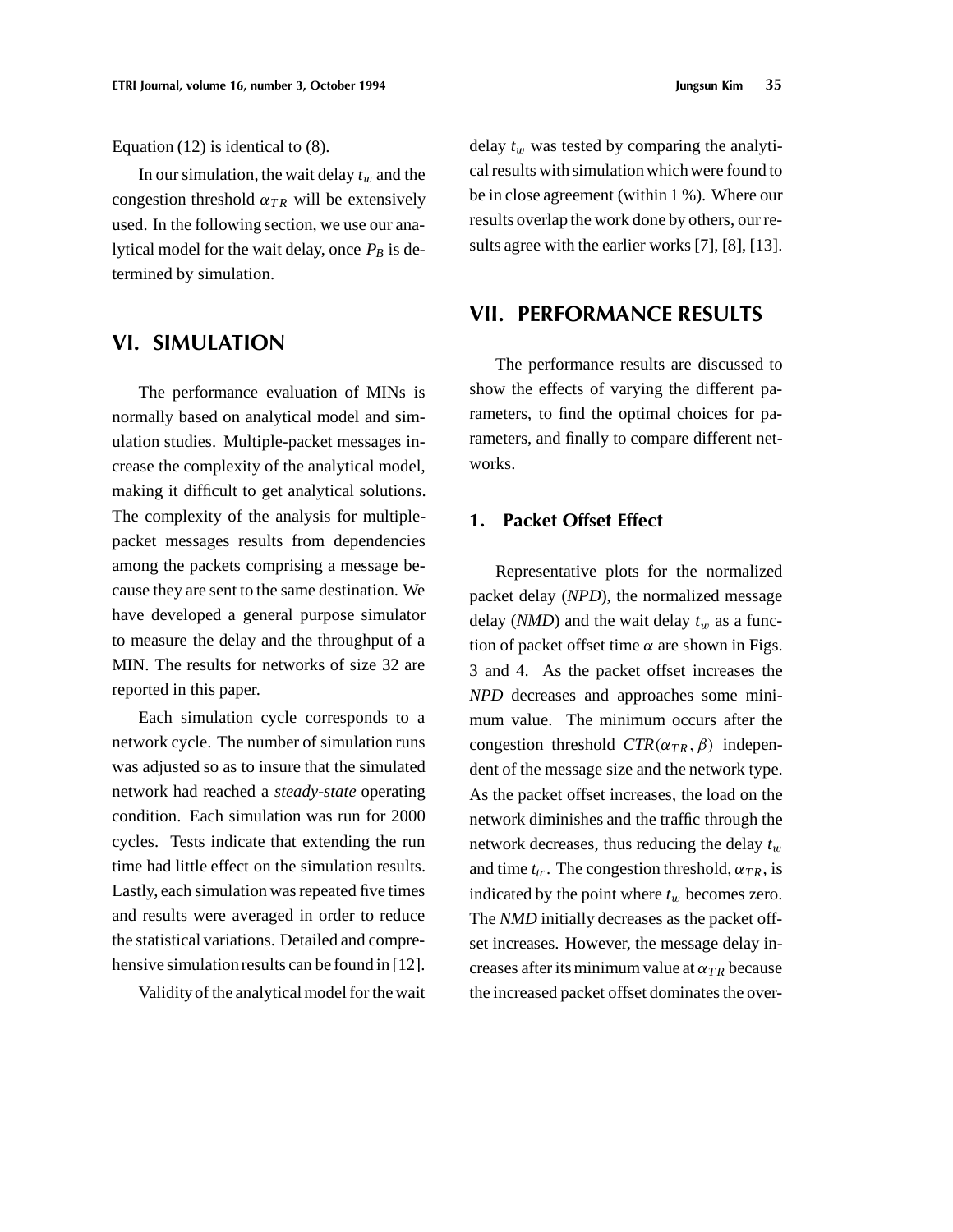all message delay, nullifyingthe effects of light network load.



**Fig. 3.** Variation of *NPD*, *NMD*, and  $t_w$  with different packet offset times – Delta network.



**Fig. 4.** Variation of *NPD*, *NMD* and  $t_w$  with different packet offset times – Kappa network.

For a fixed buffer size, the congestion thresholds  $CTR(\alpha_{TR}, \beta)$  is reached with a lower packet offset for multipath MINs as compared to Delta network. Among the multipath MINs, the congestion threshold is reached

with the lowest packet offset for the Kappa, followed by the Gamma, and the cross-link network, respectively. This order corresponds to the decreasing degree of multiple paths, with the Kappa network having the maximum number of multiple paths. The optimal packet offsets that minimize overall message delay for different combinations of message and buffer sizes are listed in Table 2.

A representative plot for the normalized throughput (*NTP*) versus packet offset time is shown in Fig. 5. The *NTP* is also seen to decrease with increased packet offset as the network load gets lighter. The *NTP* decreases more significantly when the operation of a network shifts from the congestion region to the non-congestion region. In the congestion region, increasing the packet offset time reduces the wait delay without significantly lowering the throughput.



**Fig. 5.** Variation of *NTP* for each network with different packet offset times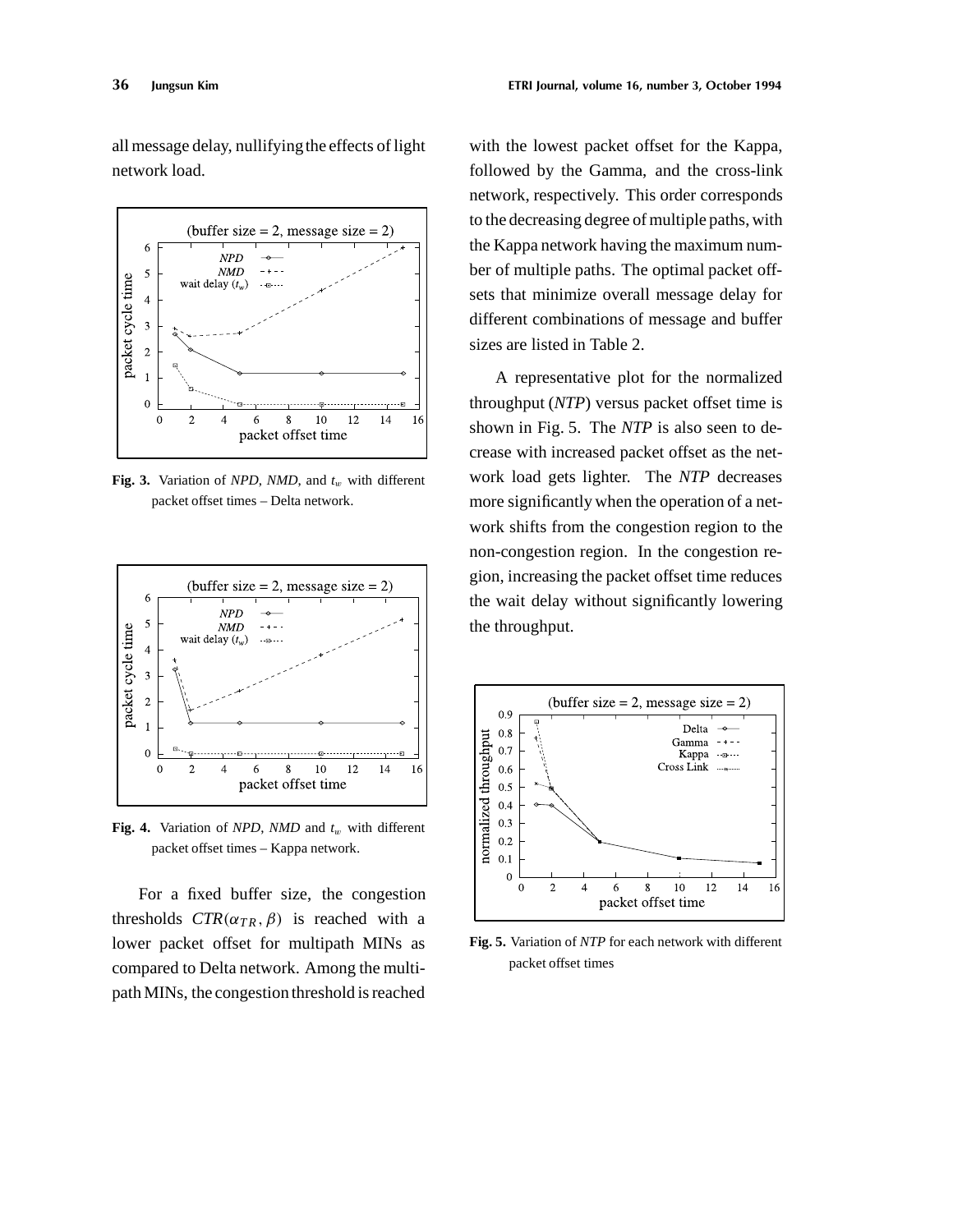| <b>Networks</b> | Message                                                           | <b>Buffer Size</b>                                                                                                                                                                                            |                                                                       |                                                                                    |                                                                                                          |  |  |
|-----------------|-------------------------------------------------------------------|---------------------------------------------------------------------------------------------------------------------------------------------------------------------------------------------------------------|-----------------------------------------------------------------------|------------------------------------------------------------------------------------|----------------------------------------------------------------------------------------------------------|--|--|
|                 | Size                                                              | 1                                                                                                                                                                                                             | 2                                                                     | $\overline{4}$                                                                     | 8                                                                                                        |  |  |
| Delta           | 1<br>$\boldsymbol{2}$<br>$\overline{4}$<br>8<br>16                | $5 \sim 10   2 \sim 5$<br>$5 \sim 10   2 \sim 5   2 \sim 5  $<br>$5 \sim 10   2 \sim 5   2 \sim 5   2 \sim 5$<br>$5 \sim 10   2 \sim 5   2 \sim 5   2 \sim 5$<br>$5 \sim 10   2 \sim 5   2 \sim 5   2 \sim 5$ |                                                                       | $\boldsymbol{2}$                                                                   | $\overline{c}$<br>$\sqrt{2}$                                                                             |  |  |
| Gamma           | 1<br>$\overline{c}$<br>$\overline{4}$<br>8<br>16                  | $2 \sim 5$<br>$2 \sim 5$<br>$2 \sim 5$ $ 2 \sim 5 $<br>$2 \sim 5$ 2 $\sim 5$ 2 $\sim 5$<br>$2 \sim 5$ $ 2 \sim 5 $ $2 \sim 5$                                                                                 | $\overline{c}$<br>$\overline{c}$                                      | 2<br>$\overline{c}$<br>$\overline{c}$                                              | $\overline{c}$<br>$\overline{\mathbf{c}}$<br>$\overline{\mathbf{c}}$<br>$\overline{c}$<br>$\overline{c}$ |  |  |
| Kappa           | $\mathbf{1}$<br>$\overline{c}$<br>$\overline{4}$<br>8<br>16       | $\overline{c}$<br>$\mathbf{2}$<br>$2 \sim 5$<br>$2 \sim 5$<br>$2 \sim 5$                                                                                                                                      | 2<br>$\overline{c}$<br>$\boldsymbol{2}$<br>$\overline{c}$<br>$2\sim5$ | 2<br>$\overline{c}$<br>$\overline{\mathbf{c}}$<br>$\overline{c}$<br>$\overline{c}$ | $\overline{c}$<br>$\overline{\mathbf{c}}$<br>$\overline{c}$<br>$\overline{c}$<br>$\overline{c}$          |  |  |
| Hybrid          | $\mathbf{1}$<br>$\overline{c}$<br>$\overline{4}$<br>$\,8\,$<br>16 | $2 \sim 5$<br>$2 \sim 5$ 2 $\sim 5$<br>$2 \sim 5$   $2 \sim 5$   $2 \sim 5$  <br>$5 \sim 10   2 \sim 5   2 \sim 5   2 \sim 5$<br>$5 \sim 10   2 \sim 5   2 \sim 5   2 \sim 5$                                 | $\overline{c}$                                                        | $\boldsymbol{2}$<br>$\overline{c}$                                                 | $\overline{\mathbf{c}}$<br>$\overline{c}$<br>$\overline{c}$                                              |  |  |

**Table 2.** Packet offset resulting in the congestion threshold  $CTR(\alpha_{TR}, \beta)$ .

#### **2. Multiple Packet Effect**

In a congestion region, given a packet offset and a buffer size, we observed that the average packet and average message delays (*APD* and *AMD*) increase with the message size. With larger message sizes, networks become congested due to the dependencies among constituent packets of a message. In the noncongestion region ( $\alpha > \alpha_{TR}$ ), the *APD* is essentially the network's minimum delay. We found that the throughput (*TP*) is higher for smaller sized messages.

#### **3. Buffer Size Effect**

We analyzed the network performance as a function of the buffer size for both heavily loaded and modestly loaded networks. Fig. 6 shows the results for a heavily loaded Delta network, with message size of two. The *APD* as well as the *AMD* is seen to drop to a minimum value and then begin to increase as the buffer size increases. The turning point is found to occur with buffer size of two for all message sizes considered in the study. The  $t_{tr}$ part of the *APD* monotonically increases with buffer size as was found in [7]. The reason for the drop in the *APD* and the *AMD* at buffer size of two can be explained as follows. The fact that the wait delay  $t_w$  decreases with buffer size, as shown in Fig.6, indicates that the network becomes less congested and the blocking due to full buffers is reduced. However, larger buffers introduce larger delays because packets fill the buffers and stay in the network longer, thereby increasing queueing delays as discussed in [7]. At some point the decrease in the wait delay  $t_w$  is offset by an increase in queueing delay. Since  $t_w$  does not decrease beyond the buffer size of two, increasing the buffer size beyond this point only increases the overall delay.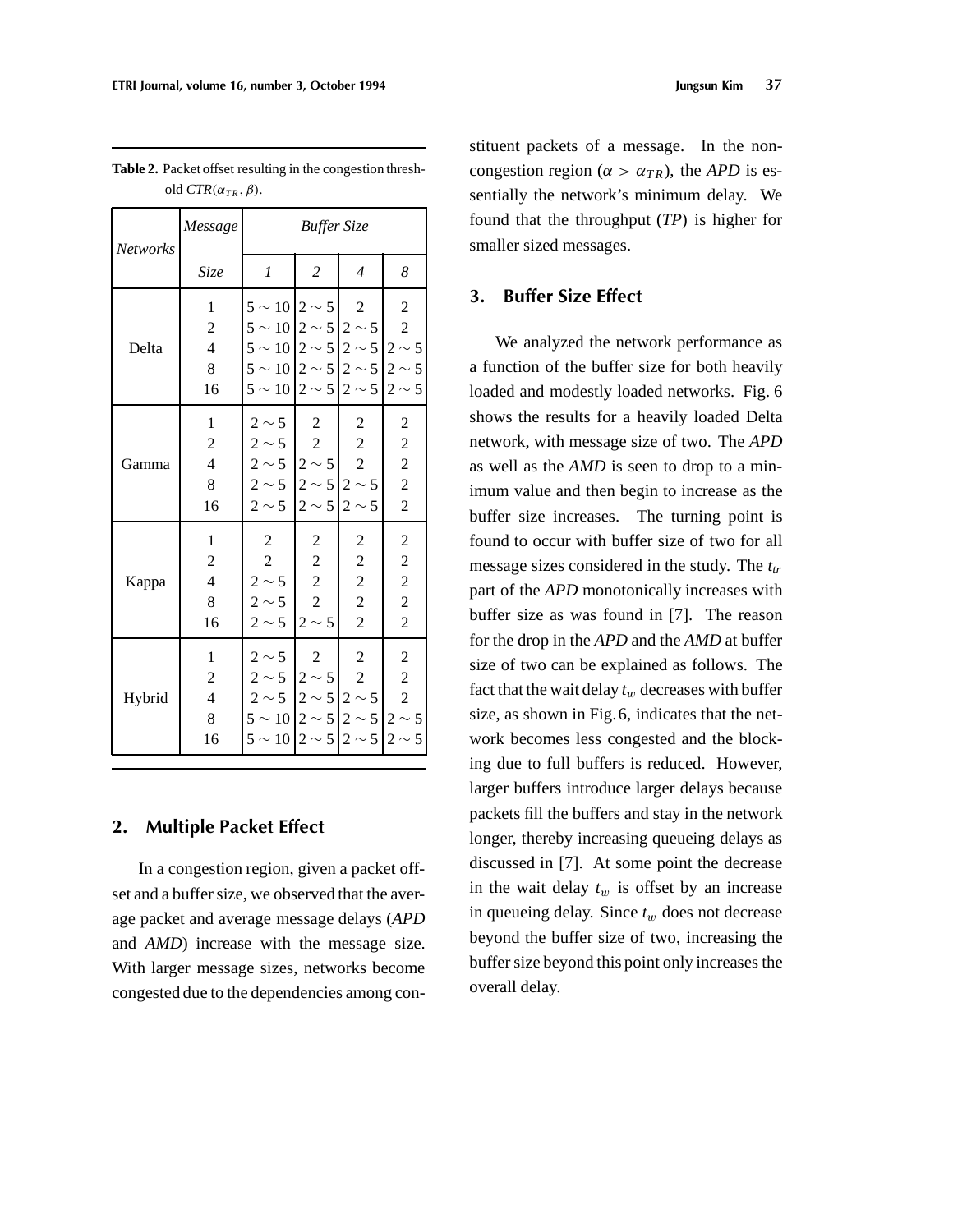

**Fig. 6.** Variation of *APD*, *APD* with  $t<sub>r</sub>$  only, *AMD* and  $t_w$  with different buffer sizes under the heavily loaded condition – Delta network.

For multipath MIN results, shown in Fig. 7, no turning point is observed for *APD*. This is because the effect of the wait delay  $t_w$  on the overall delay is not significant since the blocking probability in a multipath MIN is much smaller in comparison to Delta network. A multipath MIN has higher throughput than a comparable Delta network. However, higher throughputimplies acceptance of a larger number of packets by the network which can potentially produce higher delays. This was generally observed to be true except in the cases of single-buffer Gamma and Kappa networks. The rate of increase in delay is the highest for the cross-link network, because the cross links in effect add more stages, thereby increasing the queueing delays of packets. Under heavy loads, as the buffer size increases, the *NTP* increases as shown in Fig. 8. But, the *TP* levels off as the buffer capacity increases. While

the *TP* increases and then levels off, the *APD* and the *AMD* become intolerable as the buffer size increases. Based on the tradeoffs between the delay and the throughput, we suggest in Table 3 the optimal buffer sizes for various networks.



**Fig. 7.** Variation of *APD* for multipath MINs with different buffer sizes under heavily loaded condition.



**Fig. 8.** Variation of *NTP* for each network under the heavily loaded condition.

With light or modest loads, delay for all networks can be characterized as fol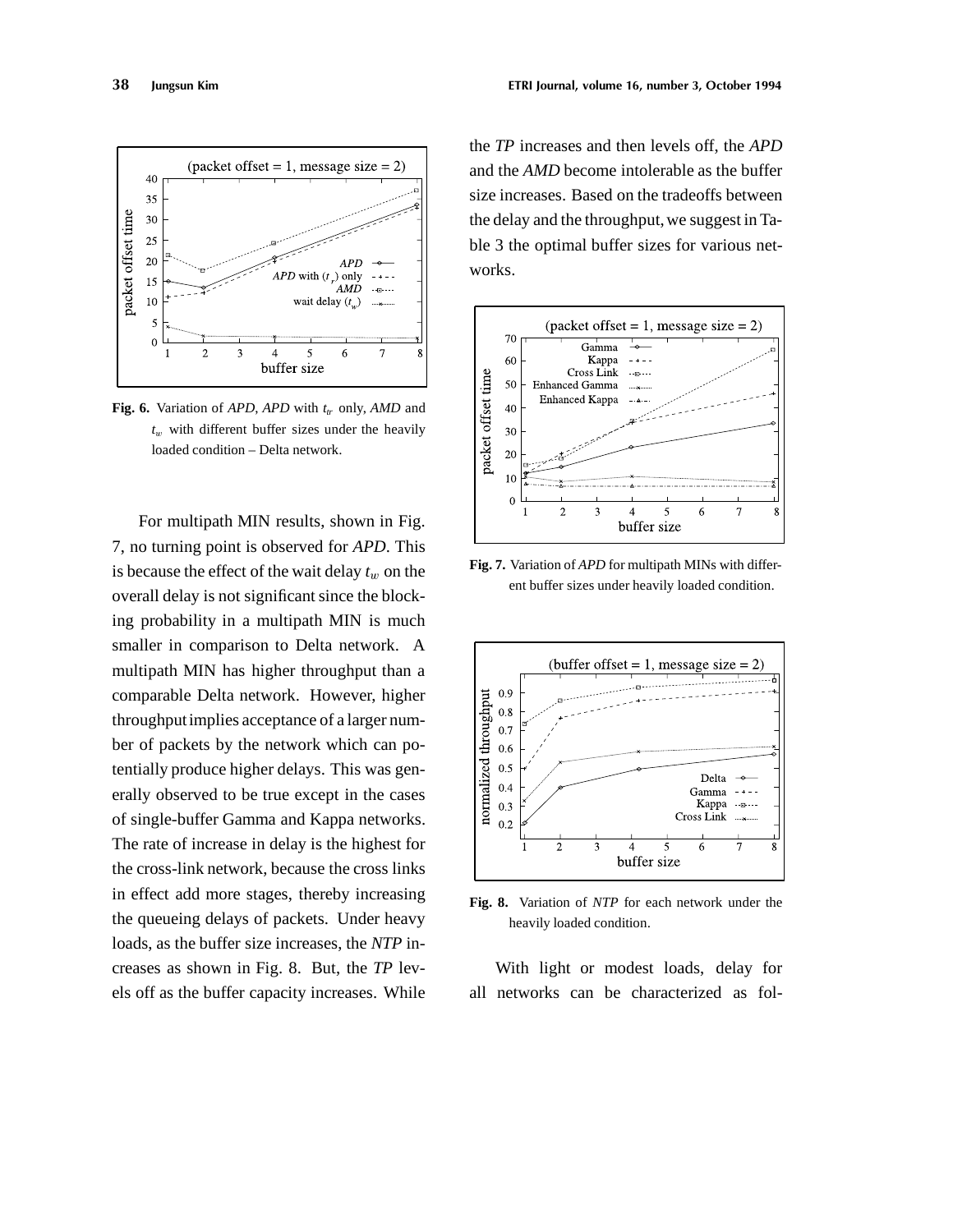lows. In the congestion region, increasing the buffer size increases delay. But, in the non-congestion region, as the buffer size increases *APD* and *AMD* levels off to constant values. Buffer sizes,  $\beta_{TR}$ , which result in the congestion threshold  $CTR(\alpha, \beta_{TR})$  are listed for various networks in Table 3. The table entry marked "NA" means that the congestion threshold was not reached up to the buffer size of eight. We found that the congestion threshold  $CTR(\alpha, \beta_{TR})$  is reached with smaller buffer sizes when the message size is smaller.

When the network is not heavily loaded, the *NTP* increases and then levels off as the buffer size increases. The knee corresponds to the point where the congestion threshold  $CTR(\alpha, \beta_{TR})$  occurs.

## **4. Multiplexer SEs in the Kappa and the Gamma networks**

In spite of more redundant paths in the Kappa network, it may have higher *APD* and *AMD* as compared to the Gamma network. This is observed when the networks are heavily loaded and the buffer size is larger than one. This apparent discrepancy occurs because of the multiplexer SEs at the output stage. The rate of packet transfers is one packet per each multiplexer SE for both the networks. Thus the output stage acts more of a bottleneck in the Kappa network than in the Gamma network. To investigate the effect of the output stage on the delay, we obtained the delay of the Gamma and the Kappa networks, assuming that the SEs in the output stage can transfer all packets that are placed at the front of each input buffer in one network cycle. That is, a maximum of 3 packets can be passed to a destination at one time for the Gamma network, and maximum of 4 packets for the Kappa network. We call the resulting networks as the *enhanced Gamma* and the *enhanced Kappa* networks, respectively. The representative variations in *APD* are shown in Fig. 7 for both the networks. The delay in the enhanced Kappa network is greatly reduced compared to the enhanced Gamma network.

|                 | old $CIR(\alpha, p_{TR})$ . |                          |                |                |                  |  |
|-----------------|-----------------------------|--------------------------|----------------|----------------|------------------|--|
| <b>Networks</b> | Packet                      | Message Size             |                |                |                  |  |
|                 | Offset                      | 1                        | 2              | $\overline{4}$ | 8                |  |
|                 | $\sqrt{2}$                  | $\overline{\mathcal{A}}$ | 8              | <b>NA</b>      | <b>NA</b>        |  |
| Delta           | 5                           | $\overline{c}$           | $\overline{c}$ | 2              | $\overline{2}$   |  |
|                 | 10                          | 1                        | $\mathbf{1}$   | 1              | $\mathbf{1}$     |  |
|                 | $\boldsymbol{2}$            | $\sqrt{2}$               | $\mathfrak 2$  | 4              | 8                |  |
| Gamma           | 5                           | 1                        | 1              | 1              | 1                |  |
|                 | 10                          | 1                        | 1              | 1              | $\mathbf{1}$     |  |
| Kappa           | $\boldsymbol{2}$            | 1                        | 1              | $\overline{c}$ | $\boldsymbol{2}$ |  |
|                 | 5                           | 1                        | 1              | 1              | 1                |  |
|                 | 10                          | 1                        | 1              | 1              | 1                |  |
|                 | $\overline{2}$              | $\overline{2}$           | 4              | 8              | <b>NA</b>        |  |

Hybrid  $\begin{array}{|c|c|c|c|c|c|c|c|c|} \hline 5 & 1 & 1 & 1 & 2 \ \hline \end{array}$ 

 $10 \mid 1 \mid 1 \mid 1 \mid 1$ 

**Table 3.** Buffer sizes resulting in the congestion thresh- $T T C T R \left( \begin{array}{cc} a & b \end{array} \right)$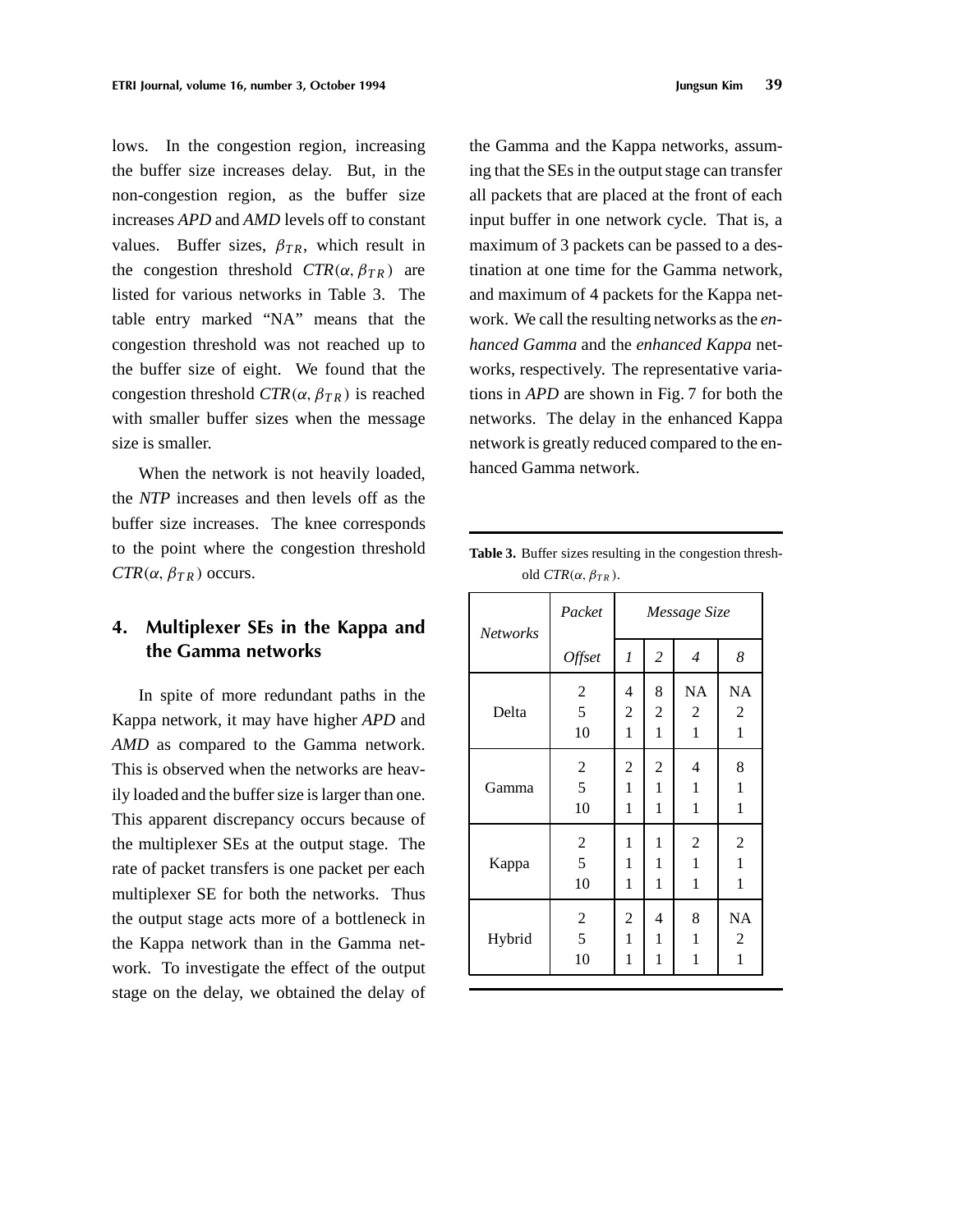## **VIII. CONCLUSIONS**

Our performance study of packet switching multistage interconnection networks is based on a comprehensive simulation model which includes several factors to represent the effects of the source and destination behavior. Many of the results obtained by earlier studies can be interpreted as special cases of the analysis provided in this paper. We also compare four networks which represent a wide spectrum of multistage interconnection networks. This study also illustrates how to determine optimal values for hardware parameters under different operating conditions. The simulations are done assuming random access pattern for the requests. It would be desirable to run the simulations using more realistic access patterns. The simulator that we have developed is adequate for such a study but the main difficulty lies in obtaining more realistic access patterns.

### **REFERENCES**

- [1] J. H. Patel, "Performance of processor-memory interconnections for multiprocessors," *IEEE Trans. on Computer*, vol. C-30, no. 10, pp. 771–780, Oct. 1981.
- [2] M. C. Pease, "The indirect binary n-cube microprocessorarray," *IEEE Trans.on Computer*, vol. C-26, no. 5, pp. 458–473, May 1977.
- [3] D. H. Lawrie, "Access and alignment of data in an array processor," *IEEE Trans. on Computer*, vol. C-24, no 12, pp. 1145–1155, Dec. 1975.
- [4] A. Varma and C. S. Raghavendra., "Performance

analysis of a redundant path interconnection networks," *Proc. Int'l Conf. Parallel Processing*, pp. 474–479, Aug. 1985.

- [5] S. C. Kothari, G. M. Prabhu, and R. Roberts, "The Kappa network with fault-tolerant destination tag algorithm," *IEEE Trans. on Computer*, vol. 37, no. 5, pp. 612–617, May 1988.
- [6] S. C. Kothari, G. M. Prabhu, and R. Roberts, "Multipath network with cross link," *Journalof Parallel and Distributed Computing*, vol. 5, no. 2, pp. 185– 193, Apr. 1988.
- [7] D. M. Dias and J. R. Jump, "Analysis and simulation of buffered Delta networks," *IEEE Trans. on Computer*, vol. C-30, no. 4, pp. 273–282, Apr. 1981.
- [8] N. J. Davis, IV, and H. J. Siegel, "Performance study of multiple-packet multistage cube networks and comparison to circuit switching," *Proc. Int'l Conf. Parallel Processing*, pp. 108–114, Aug. 1986.
- [9] H. Yoon, K. Y. Lee, and M. T. Liu, "Performance analysis of multibuffered packet-wwitching networks in multiprocessor systems," *IEEE Trans. on Computer*, vol. 39, no. 3, pp. 319–327, Mar. 1990.
- [10] D. S. Parker and C. S. Raghavendra, "The Gamma network: a multiprocessor interconnection network with redundant paths," *9-th Int'l Symp. Computer Architecture*, pp. 73–80, May 1982.
- [11] M. Schwartz, *Telecommunication Networks: Protocols, Modeling and Analysis*. Massachusetts: Addison-Wesley Publishing Company, pp. 175- 196, 1987.
- [12] J. Kim, "Design of multipath multistage interconnection networks and performance study of multiple-packet switching networks," MS thesis, Electrical Engineering and Computer Engineering, Iowa State University, 1988.
- [13] D. M. Dias and J. R. Jump, "Packet switching interconnection networks for modular systems," *IEEE Computer*, vol. 14, no. 12, pp. 43–53, Dec. 1981.